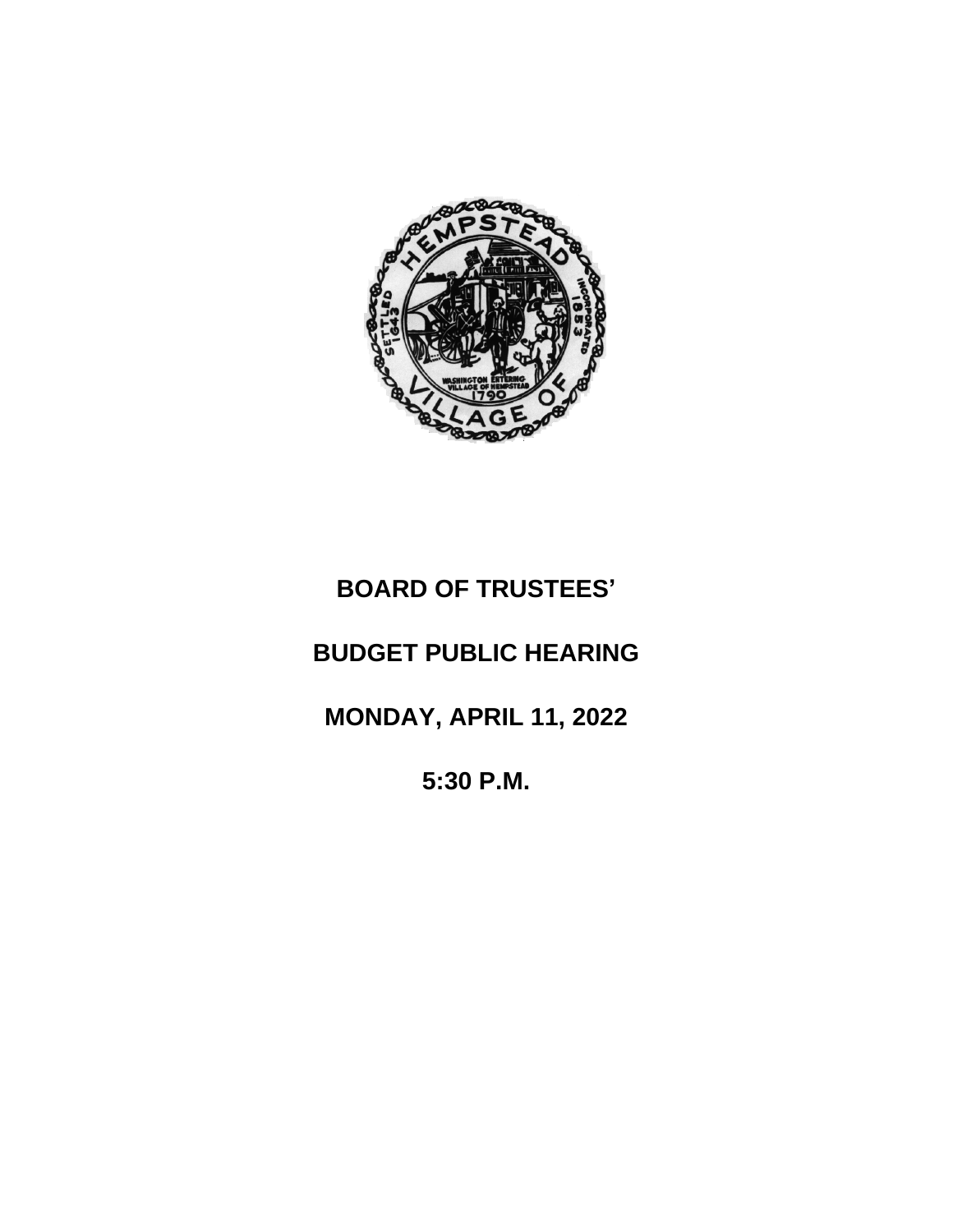### **AGENDA – April 11, 2022**

#### **PUBLIC HEARING – 5:30pm**

Tentative Budget Hearing for fiscal year commencing June 1, 2022 to May 31, 2023

Moved by Trustee \_\_\_\_\_\_\_\_\_\_\_\_\_\_\_\_\_\_that this hearing be closed.

Seconded by Trustee \_\_\_\_\_\_\_\_\_\_\_\_\_